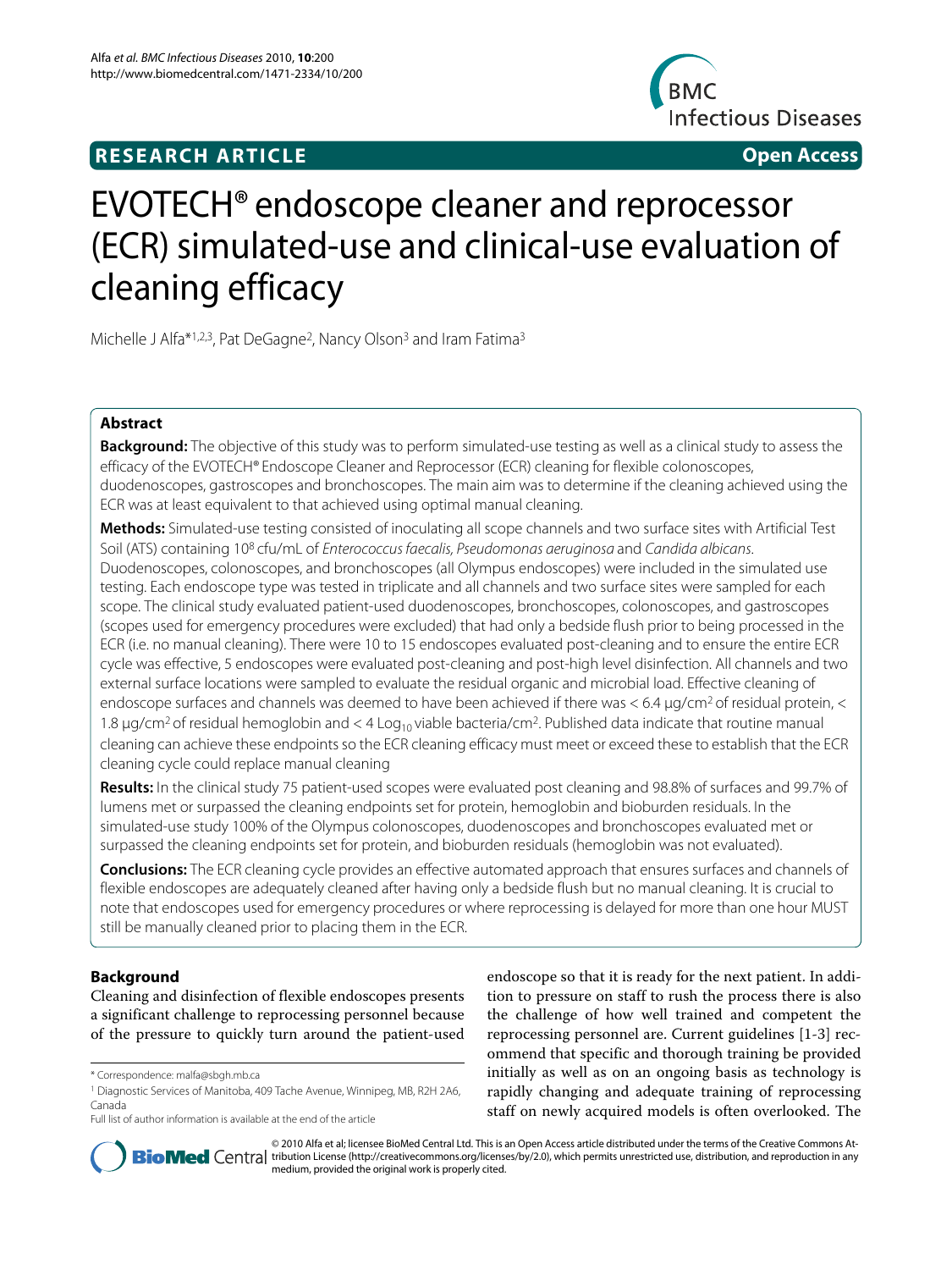manual cleaning phase is a critical part of the reprocessing protocol and is prone to errors [1-11]. These human errors may include; failing to clean channels because staff were not aware of them, failing to properly assess if channels are blocked or leaking, or not flushing adequate fluid volumes through all channels. Puszko [12] demonstrated that manual flushing of channels during the cleaning phase results in potential for repetitive strain injuries in reprocessing personnel and that using flushing pumps provided a more reliable way to ensure adequate fluid volumes were consistently used. The greatest concern when errors are made is that high-level-disinfection (HLD) may be inadequate thereby allowing infectious organisms to survive and be transmitted to the next patient that the endoscope is used on. Infection transmission and chemical colitis associated with improper reprocessing of flexible endoscopes still is a concern [5,13-17]. Despite the advent of automated endoscope reprocessors that have "wash cycles" as part of the whole process, there are a number of studies that question the cleaning efficacy of such cycles [18-21]. Recent simulated-use evaluation of the washing provided by the Reliance Endoscope Processing System indicated that it provided cleaning that was equivalent to manual cleaning [22] but that clinical testing was needed.

The EVOTECH® Endoscope Cleaner and Reprocessor (ECR) has received FDA clearance for cleaning claims that eliminate the need for manual cleaning prior to High Level Disinfection (HLD). Despite this, the Society of Gastrointestinal Nurses and Associates (SGNA) has alerted users in 2007 and again in 2009 that manual cleaning should be continued until clinical testing data is available to confirm that the ECR can provide reliable cleaning without the full manual cleaning process [23,24].

The primary objective of this study was to use simulated-use testing as well as a clinical study to evaluate the efficacy of the ECR in removing bioburden and organic material from the channels and surfaces of flexible endoscopes.

## **Methods**

## **EVOTECH® Endoscope Cleaner and Reprocessor (Hereafter referred to as the ECR)**

The ECR (Advanced Sterilization Products, Irvine, CA) was located in the endoscopy clinic of a large tertiary care hospital. The ECR consists of two independently operated endoscope reprocessing basins controlled by a single processor, with sub-systems that monitor and control temperature, pressure, fluid flow rate and the water, detergent, disinfectant and alcohol delivery systems. The ECR was fed with softened tap water as per the manufacturer's instructions. As per the manufacturer's instructions the valves were manually cleared prior to placing in the ECR. A unique software program was made available in the ECR that allowed the cycle to be stopped at the end of the cleaning phase such that samples could be collected from the processed endoscopes prior to HLD (Note; this cycle is not commercially available) CIDEZYME®-GI Detergent (Advanced Sterilization Products Irvine, CA) was the enzymatic detergent used in the ECR cleaning cycle at 1:185 dilution (as per manufacturer's recommended use-dilution). As indicated in the ECR manufacturer's cycle parameters, once the reprocessing cycle has been initiated, the first step is the leak test. If the pressure does not reach the target and stabilize or if a substantial leak is detected, the cycle cancels. The next step is a pre-rinse where the basin is filled with ambient temperature filtered water (all filtered water in the cycle is achieved using 0.2 μm filtration) to remove any gross contamination in the channels. The water is pumped through the endoscope channels and drained. The pre-rinse consists of cool water followed by a warm water rinse. This is followed by the wash stage where the basin is filled with filtered water to which CIDEZYME®- GI detergent is added. The water temperature during the entire cleaning phase is held at 35°C (if the water temperature falls below this the cycle will be aborted and an error message displayed). The detergent solution is circulated for 3 minutes and then drained and followed by a rinse. Filtered air is blown through the channels. An automated blockage test in then performed on each individual channel with specific criteria for each channel to determine pass or fail. After the blockage test the rinse stage begins during which the basin is filled with filtered water at 45°C and circulated through the channels for at least 30 seconds then drained. The ECR then disinfects the endoscope by perfusing all lumens with a 0.055% in-use concentration of CIDEX® OPA concentrate solution that is held at 50-55°C and circulated through the channels for 5 minutes. At the end of the HLD cycle the disinfectant solution is drained and filtered air is blown through the channels. After HLD, two rinses are performed using filtered water. After the final rinse, filtered air is blown through the channels. Following the cleaning and HLD cycle, there is an optional flush with 70% isopropyl alcohol. Finally the leak test is repeated.

The entire cleaning phase (includes rinses and detergent exposure phase) is approximately 10 to12 minutes long. CIDEZYME®-GI detergent is the only one recommended by the ECR manufacturer and the results obtained in this study apply to the ECR only when this detergent is used.

#### **Cleaning Study overview**

The study was carried out in two phases with Phase I being a clinical in-use study and Phase II being a simulated-use study. These two phases were necessary to ensure that the ECR cleaning cycle was thoroughly evalu-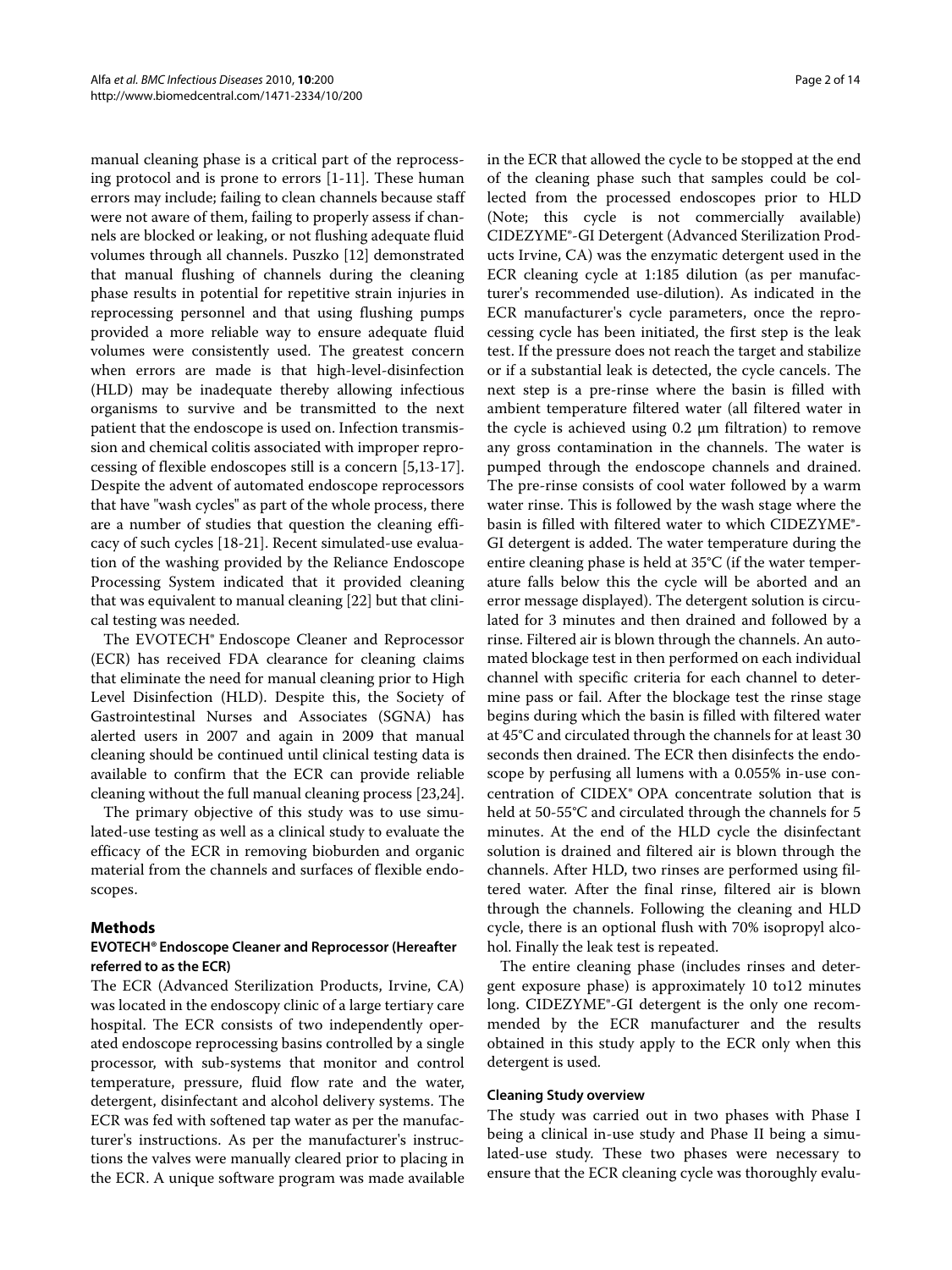ated under actual patient-use conditions (where soiling levels were reflective of what happens in actual usage but where the level of soiling cannot be controlled, i.e. worstcase clinical conditions) as well as under controlled inoculation studies where all channels and surface test sites could be reproducibly inoculated with high bioburden and organic levels (i.e. worst-case simulated-use conditions that are representative of worst-case clinical conditions).

The accepted benchmark(s) for adequate cleaning are still under debate and the only currently published benchmarks for residual organic and bioburden levels in flexible endoscopes that are based on clinical measurements are those referred to in the AAMI ST35 [8] and TIR30 [25] which are based on the work published by Alfa et al [26,27]. These published benchmarks were used in this current study to assess the adequacy of cleaning for both Phase I and II studies and were set at;  $< 6.4$  ug/  $\text{cm}^2$  of residual protein, < 1.8 ug/cm<sup>2</sup> of hemoglobin and < 4  $\log_{10}$  viable bacteria/cm<sup>2</sup> [25,28]. As such those samples collected from the endoscope channel or surface after ECR cleaning in the current study that had organic and bioburden levels lower than the stated benchmarks were considered to have been adequately cleaned (i.e. equivalent to routine manual cleaning). Previously reported testing has shown that manual cleaning of endoscopes tested after routine cleaning of patient-used endoscopes [27] as well as those tested after inoculation using ATS in simulated-use studies do achieve these benchmarks [26]. The step by step manual cleaning protocol that was used for comparison to the ECR cleaning cycle took experienced research personnel between 14 minutes (bronchoscopes) to 25 minutes (side-viewing duodenoscope) to complete. The 14 step manual cleaning process (no flushing pumps used in this protocol) is clearly described in Alfa et al [26].

## **Microbial cultures**

The bacterial strains used for Phase II simulated-use testing included; *Enterococcus faecalis* (EF) ATCC 29212, *Pseudomonas aeruginosa* (PA) ATCC 27853, and *Candida albicans* (CA) ATCC 14053. All microorganisms were stored as frozen skim milk stocks at -70°C and were passaged three times before use in any testing. All microorganisms were grown on Tryptone Soya Agar + 5% Sheep Blood (BA) (Oxoid Inc. cat #MP2012).

## **Organic Test Soil**

The organic challenge was provided using Artificial Test soil-thickened (ATS-T; US Patent # 6,447,990; inventor Dr. Michelle Alfa) which was prepared fresh, stored at 4°C and used within one month of preparation as described by Alfa et al [26,22]. This test soil was formulated to reflect the worst-case levels of organic material based on data obtained from patient-used flexible endoscopes [26], Patent # 6,447,990] prior to bedside precleaning or manual cleaning. The three test organisms were added to achieve a final concentration of approximately 108 cfu/mL in ATS-T. The main components in ATS-T include; whole sheep blood, serum, physiological solution and a thickening agent. The protein, carbohydrate, haemoglobin and bioburden levels in ATS-T were representative of the worst-case levels found in patientused flexible endoscopes [22].

## **Effect of CIDEZYME®-GI detergent on viability of test microorganisms**

CIDEZYME®-GI was prepared at its use-dilution (1:185 dilution) using sterile tap water as well as sterile tap water controls were held in a heating block at 35°C. Test organisms were added to achieve a final concentration of approximately 106 cfu/mL of each organism. Samples were collected after 1, 3, 5 and 10 minutes exposure and viable counts performed using the spread-plate technique. Testing over the 10 minutes timeframe was selected because the length of exposure to enzymatic detergent in the ECR is approximately 3 minutes.

## **Phase I Clinical Use study**

The clinical use (CU) study consisted of patient-used flexible endoscopes used for a variety of non-emergency procedures. Normally flexible endoscopes used on patients receive "bedside pre-cleaning" and then are transported to the reprocessing area where they are leak tested and then have "manual cleaning" followed by HLD. Bedside pre-cleaning consisted of flushing enzymatic detergent solution (Renuzyme used at 1:32 use-dilution) through all channels and wiping off the exterior of the insertion tube using a cloth moistened with the same enzymatic detergent. The manual cleaning consisted of immersing the scope in use-dilution enzymatic detergent (Renuzyme used at 1:64 use-dilution), brushing of the suction-biopsy channel (and any other channel that the endoscope manufacturer recommended brushing), flushing all channels with enzymatic detergent while immersed followed by transfer and immersion in a basin of tap water and flushing all channels while immersed.

The ECR manufacturer states that flexible endoscopes used for emergency procedures or that have transit times beyond one hour require full manual cleaning prior to placement in the ECR. For this study flexible endoscopes used for emergency procedures were excluded and all patient-used endoscopes evaluated had transit times of less than one hour. The patient-used endoscopes evaluated in this study were given the usual bedside pre-cleaning with enzymatic detergent solution and then placed directly into the ECR. The CU study involved 15 bronchoscopes where 10 received cleaning only, 5 received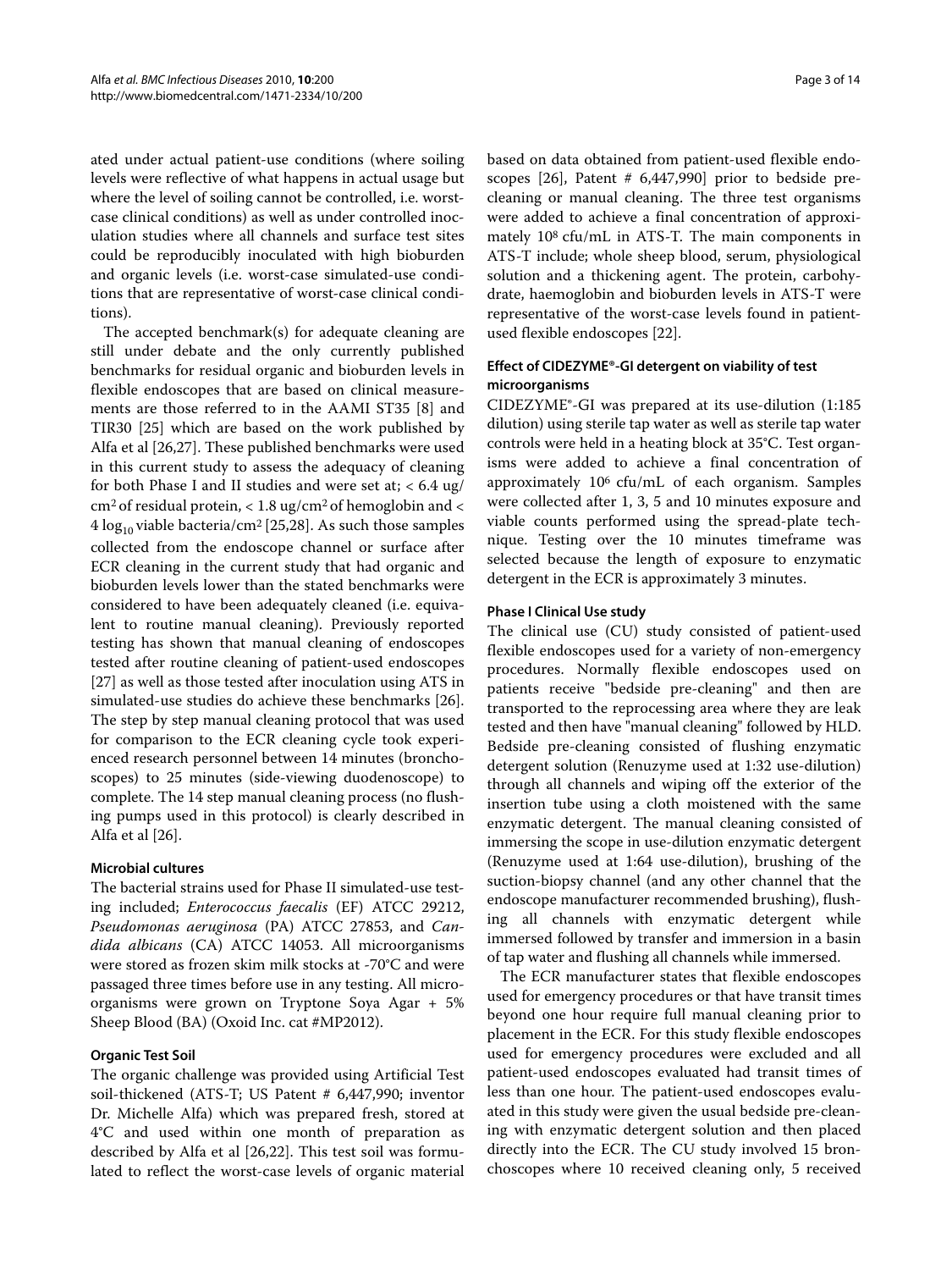cleaning and high level disinfection (HLD). In addition there were 20 colonoscopes, 20 duodenoscopes and 20 gastroscopes with 15 of each scope type receiving cleaning only and an additional 5 that received cleaning and HLD (Table 1). Both FDA guidance documents [28] and AAMI [25] recommend that testing be performed to assess each phase of the washer-disinfector cycle as well as the entire process. Therefore, this approach was used for the current study and samples were collected to evaluate the cleaning phase as well as the entire cleaning and HLD cycle of the ECR.

The flexible video endoscopes evaluated in this study were all Olympus scopes including; bronchscope models BF-P60 and BF-P40, duodenoscope model TJF-160VF, colonoscope models CF-Q180AL and CF-H180AL and gastroscope models GIF-Q180 and GIF-H180 (more details of the dimensions of these specific models of endoscopes can be found on the manufacturer's website). Since the internal surface area of flexible endoscopes is not provided by the endoscope manufacturers, the channel length was measured by threading fishing wire through the channel and this measurement along with the channel inner diameter (which is provided by the scope manufacturers) was used to calculate the surface area for each channel.

The patient-used endoscopes that were processed through the ECR were then fully reprocessed using the routine process of manual cleaning followed by HLD. This additional reprocessing was required by the site as this was considered to be a research study. Research and Ethics approval was obtained and since each scope was double-processed (i.e. research sample collected and then reprocessed by usual endoscopy clinic protocol) informed consent from the patients was not required.

## **Phase II Simulated-use Study**

The simulated-use (SU) study was performed using all Olympus scopes including; bronchoscope BF P40, duodenoscope JF 1T30 and colonoscope CF 40L. Table 1 outlines the channels and surface sites tested (more details of the dimensions of these specific models of endoscopes can be found on the manufacturer's website). The inner surface area of the channels was calculated as described for the clinical endoscopes. These scopes were only used for research purposes and were not used on any patients. Every channel in the scope being studied was perfused completely with ATS containing 108 cfu/mL of each test organism as described in Alfa et al [26] Once the channel was perfused, excess inoculum was flushed out using air. Two surface sites (1 cm2 surface area) were then inoculated with 50 μL of ATS-microbe mixture that was spread over a 1cm2 surface area. A template was used to indicate the surface area to inoculate. The inoculated endoscope was allowed to dry for one hour. Negative controls (uninoculated endoscopes) and positive controls (inoculated endoscopes that did not receive any cleaning) were included in the study. This inoculation process has been utilized in the authors research lab since 1999 [26].

#### **Endoscope sample collection**

All channels from SU and CU endoscopes were evaluated by collecting samples using the "flush only" method or the "flush-brush-flush" method described by Alfa et al [22]. The total sample volume was 40 mLs for L1, 20 mLs for L2, 10 mLs for L3 and 5 mLs for L4. The surface sites were sampled as described by Alfa et al [22] by using a pre-moistened swab that was rubbed vigorously over the inoculated 1 cm2 surface area (a template was used to indicate the surface area to sample) and then placed into 2 mLs of sterile reverse osmosis (RO) water. The samples from lumens and surfaces were mixed for 1 min on a vortex mixer, sonicated (Bransonic 1200 ultrasonic bath, Bransonic Canada, Pickering, ON) for three 5 second pulses, and then mixed a second time for 1 min on a vortex mixer. The sampling method was validated using repeated rounds of sample collection to demonstrate that ≥ 95% of the organic and bioburden residuals were recovered in the first round of sample collection and that there was no added value in more extensive sampling. These data are not shown as the testing was done prior to this study and this sampling method has been in use since then.

#### **Quantitative assays for endoscope samples**

The endoscope samples collected were each assayed to determine the protein, and hemoglobin concentrations as well as the bioburden level. The QunatiPro BCA Assay kit which includes a bovine serum albumin protein standard and uses bicinchoninic acid (Sigma, St. Louis, Missouri) was used for protein quantitation. The TMB (3,3',5,5' Tetramethylbenzadine) Liquid substrate system for ELISA (Sigma) was used in conjunction with a 80 mg/dL cyanonethemoglobin standard (Stanbio Laboratory, Boerne, texas) for haemoglobin quantitation. Both the protein and haemoglobin assay were used as per the manufacturer's instructions. The limit of detection (LD) for the protein assay was 0.5 μg/mL and for the haemoglobin assay the LD was 5 μg/mL. These samples were also assayed to determine the level of bioburden using standard spread plate technique. Briefly, viable counts using serial 1:10 dilutions with triplicate spread plates inoculated with 0.1 mLs were performed using BBL™ CHROMagar™ Orientation media as this facilitated differentiating the three different types of microorganisms as they produced different colored colonies in this media. The limit of detection for the viable count assay was 10 cfu/mL. For more detailed description of the methods used please see Alfa et al [26].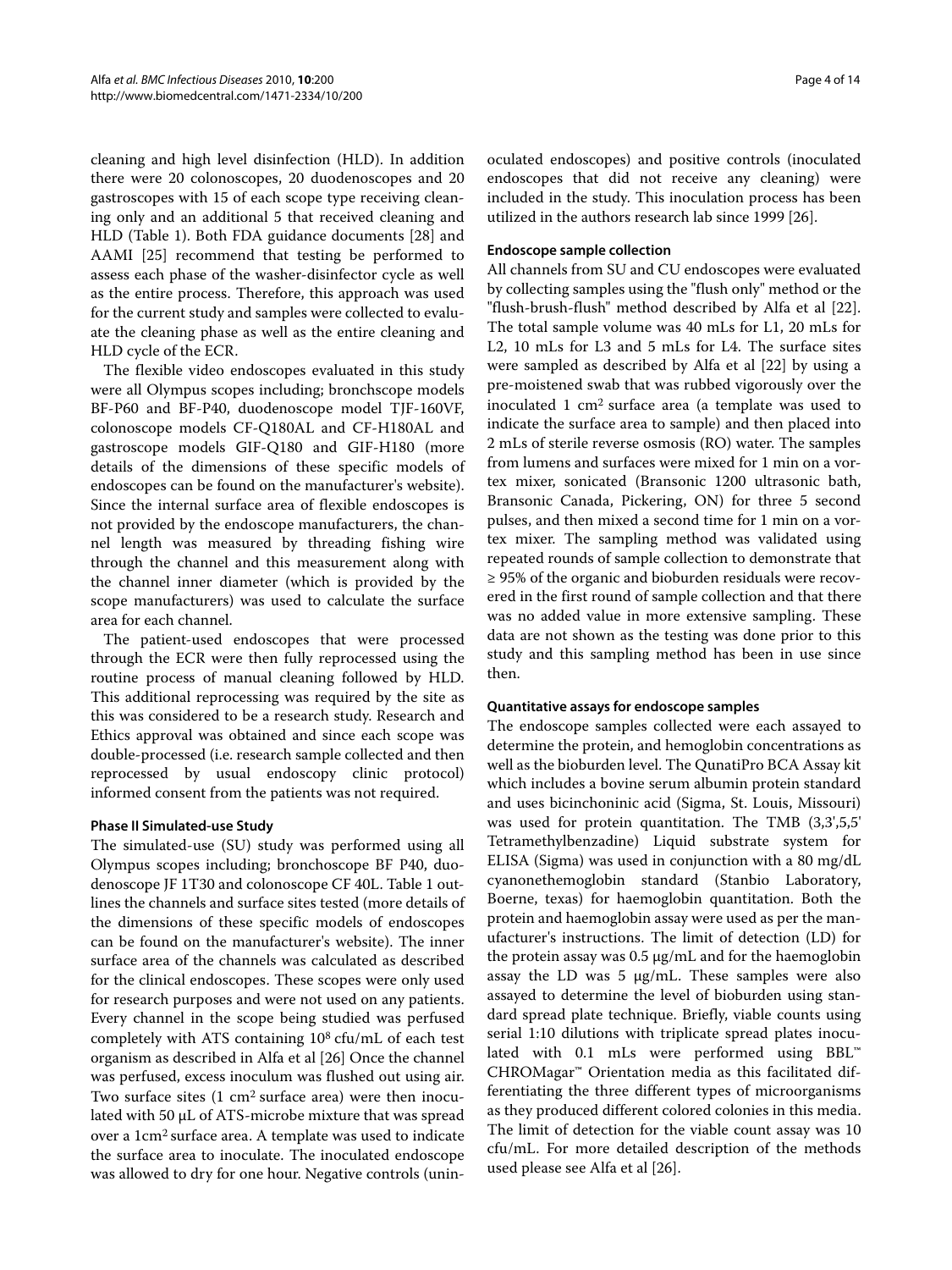| <b>Site</b>                                                    | Colonoscope<br>$(N = 20)$ **        | Gastroscope<br>$(N = 20)$ **    | <b>Bronchoscope</b><br>$(N = 15)$ ** | Duodenoscope<br>$(N = 20)$ ** |
|----------------------------------------------------------------|-------------------------------------|---------------------------------|--------------------------------------|-------------------------------|
|                                                                |                                     |                                 |                                      |                               |
| <b>Clinical-use Testing:</b>                                   |                                     |                                 |                                      |                               |
| Surface                                                        |                                     |                                 |                                      |                               |
| S1 (insertion tube*)                                           | √                                   | √                               |                                      |                               |
| S2 (control head*)                                             |                                     |                                 |                                      |                               |
| L1: Suction biopsy channel (umbilical to distal end)           | $\sqrt{}$                           | $\sqrt{}$                       |                                      |                               |
|                                                                | $[364.5 \text{ cm}^2]$ <sup>1</sup> | [255.7 cm <sup>2</sup> ]        | [53.2 (or 58.7) cm <sup>2</sup> ]    | [402 cm <sup>2</sup> ]        |
| L2: Air/water channel (umbilical to distal end)                | $\sqrt{ }$                          | $\sqrt{ }$                      |                                      | $\sqrt{ }$                    |
|                                                                | [377 cm <sup>2</sup> ]              | [269 (or 254) cm <sup>2</sup> ] |                                      | [363 cm <sup>2</sup> ]        |
| L3: Auxiliary water channel                                    | $\sqrt{}$                           |                                 |                                      |                               |
|                                                                | $[175.3 \text{ cm}^2]$              |                                 |                                      |                               |
| L4 Elevator wire channel                                       |                                     |                                 |                                      | $\sqrt{ }$                    |
|                                                                |                                     |                                 |                                      | $[43.4 \text{ cm}^2]$         |
| Samples collected per endoscope                                | 5                                   | 4                               | 3                                    | 5                             |
| Simulated-use Testing; each scope type tested in triplicate*** |                                     |                                 |                                      |                               |
| <b>Site</b>                                                    | Colonoscope                         | Gastroscope                     | <b>Bronchoscope</b>                  | Duodenoscope                  |
|                                                                | $(N = 3)$                           | Not done                        | $(N = 3)$                            | $(N = 3)$                     |
| Surface                                                        |                                     |                                 |                                      |                               |
| S1 (insertion tube)****                                        | √                                   |                                 |                                      |                               |
| S2 (control head)****                                          | √                                   |                                 |                                      |                               |
| L1: Suction biopsy channel (From umbilical to distal end)      | $\sqrt{ }$                          |                                 | $\sqrt{ }$                           | $\sqrt{ }$                    |
|                                                                | [358.7 cm <sup>2</sup> ]            |                                 | $[53.2 \text{ cm}^2]$                | $[307.5 \text{ cm}^2]$        |
| L2: Air/water channel (From umbilical to distal end)           | $\sqrt{}$                           |                                 |                                      | √                             |
|                                                                | [345 cm <sup>2</sup> ]              |                                 |                                      | [213.9 cm <sup>2</sup> ]      |
| L4 Elevator wire channel                                       |                                     |                                 |                                      | $\sqrt{ }$                    |
|                                                                |                                     |                                 |                                      | [34 cm <sup>2</sup> ]         |
| Samples per scope                                              | 4                                   |                                 | 3                                    | 5                             |

## **Table 1: Summary of scopes and samples tested for Clinical-use and Simulated-use evaluations**

\* Surface area sampled was 1 cm2 for each site

\*\* Clinical use testing: Colonoscope, Gastroscope and Duodenoscope: 15 tested after cleaning only, 5 tested after cleaning and HLD,

Bronchoscope: 10 tested after cleaning only, 5 tested after cleaning and HLD

\*\*\* Simulated use testing: Colonoscope, Bronchoscope and Duodenoscope: positive and negative controls as well as ECR cleaning was tested for each scope type in triplicate.

\*\*\*\* Surface area inoculated and sampled was 1 cm2 for each site

<sup>1</sup> The calculated surface area was determined using the manufacturer's published lumen diameter and the length of the channel as determined by threading a fishing wire down the channel lumen and measuring the length. Where two values are stated these refer to the two different scope models used for this study.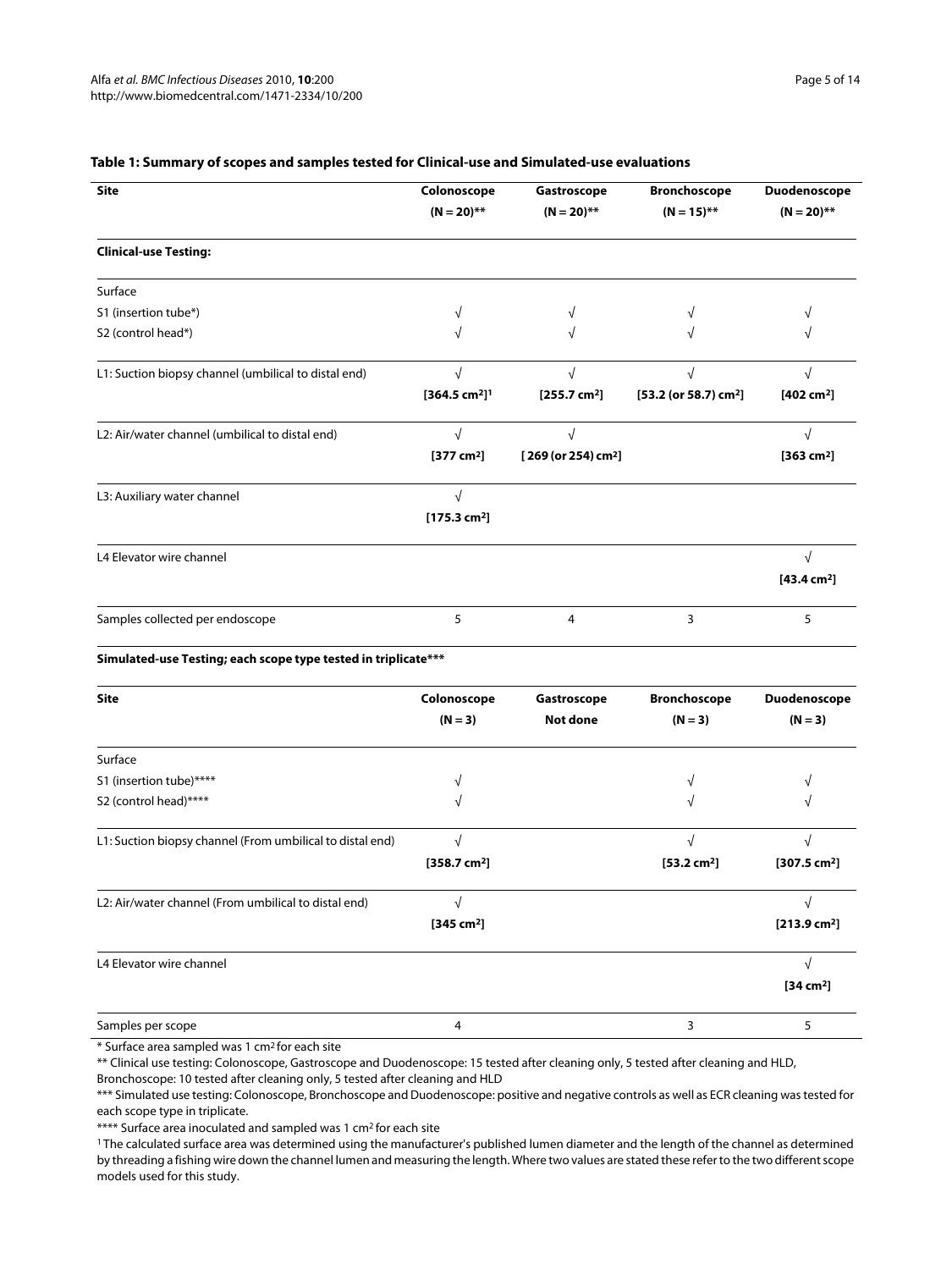#### **Reprocessing of simulated-use endoscopes**

After sample collection was completed all endoscopes were leak tested (Olympus Model MU-1 leak tester) and if no leaks detected they were then fully manually cleaned (following the manufacturer's instructions). A suction Pump (Olympus model SSU-2) and flushing pump (PCI Medical Model EFP-250) were used for this manual cleaning process as per the manufacturer's instructions. Once fully cleaned the research endoscopes were processed through the ASP Automated Endoscope Reprocessor (AER) for HLD using CIDEX®OPA Solution.

#### **Data analysis**

As has been done in previously published analysis of AER cleaning [22] efficacy negative controls (baseline) consisted of samples taken from the flexible endoscopes that had been cleaned and high level disinfected (i.e. patient ready endoscopes in the Clinical study and non-soiled endoscopes in the Simulated-use study). All data presented in the tables and figures has been normalized against the corresponding baseline samples (i.e. the average value obtained for clean, disinfected endoscopes was subtracted from the each test value). This is represented by the following equation:

$$
\left[\;XP_{N}\;\right]=\mathrm{XP}-\mathrm{BP}
$$

Where:

 $[XP_N]$  represents the "normalized" amount of residual protein, haemoglobin or bioburden/cm2 for the patientused scope tested.

XP represents the amount of residual protein, haemoglobin or bioburdern/cm2 after the patient-used endoscope had been cleaned or cleaned and HLD.

BP represents the average amount of residual protein, haemoglobin or bioburden/cm2 for five fully reprocessed endoscopes that were patient-ready but had not yet been used.

The same calculations described for normalization were done for the samples collected during the Phase II Simulated-use study.

This approach was used to account for any low levels of organic residuals that may be present due to routine handling as flexible endoscopes are not stored under sterile conditions. In addition this approach helps confirm that there was no "accumulation" of material over the duration of the study.

#### **Results**

Since viable counts were one of the benchmarks being assessed, it is necessary to ensure that the exposure to detergent alone did not contribute significantly to the killing of the test microorganisms. Figure 1 shows the

results of this testing. *P. aeruginosa* was the only microorganism affected by exposure to the enzymatic detergent and the net effect was a 1.0  $Log<sub>10</sub>$  reduction in viability after 3 minutes exposure (length of detergent exposure in ECR). The viability of the other two test organisms was not affected even after 10 minutes of detergent exposure at 35°C.

The clinical-use evaluation was carried out over an eight month period. Bronchoscopes, colonoscopes, duodenoscopes and gastroscopes were evaluated after ECR cleaning only as well as after a full cycle that included HLD using CIDEX® OPA Concentrate in-use (OPAC) Solution. The range of negative control values confirmed that there were no abnormally high levels or protein, haemoglobin or bioburden in any of the patient-ready endoscopes tested. The highest average level detected for negative controls was 9.248 μg/cm2 protein for the S1 (surface) of bronchoscopes, and 0.346  $Log<sub>10</sub>$ cfu/cm<sup>2</sup> for bioburden in the L4 channels of duodenoscopes. The haemoglobin level in all negative scopes for all sites was < LD. The protein detected most likely would reflect handling and storage under non-sterile conditions as these protein levels were only detected on surfaces (lumen levels for negative controls for all scope types were all < 6.4 μg/cm2 protein). There were only two surface sites (both S2) from ECR cleaned patient-used endoscopes that were  $> 6.4 \mu$ g/cm<sup>2</sup> protein before subtracting the average negative control (these were 8.990 and 6.962 μg/cm2 protein). The ECR cleaning actually removed some of the preexisting residual surface protein remaining from routine manual cleaning for bronchoscopes at this facility as 5 of 10 negative controls (i.e. 50% of patient-ready bronchoscopes not cleaned by ECR (i.e. received regular manual cleaning) had  $> 6.4 \mu g/cm^2$  protein residuals). The summary of results after the cleaning phase are shown in Table 2 (all data has been normalized against the negative control values as outlined in the Materials and Methods section). There were five replicates of each scope type that were fully processed (ECR cleaning and HLD) after patient use (results not shown in Table 2). Of the 20 endoscopes given full reprocessing there were only two that showed any residuals above the LD. The L1 channel only from one of the five colonoscopes and the L1 channel only from one of the five bronchoscopes had residual bioburden of 0.35 Log<sub>10</sub>cfu/cm<sup>2</sup> and 0.30 Log<sub>10</sub>cfu/cm<sup>2</sup>, respectively. All other surfaces and lumens from all fully reprocessed scopes evaluated showed less than the limit of detection for hemoglobin, protein and bioburden.

To demonstrate how many were totally compliant with the cleaning benchmarks, Table 3 provides a summary of all the patient-used scopes and all the sites tested that were cleaned only by the ECR. The overall compliance of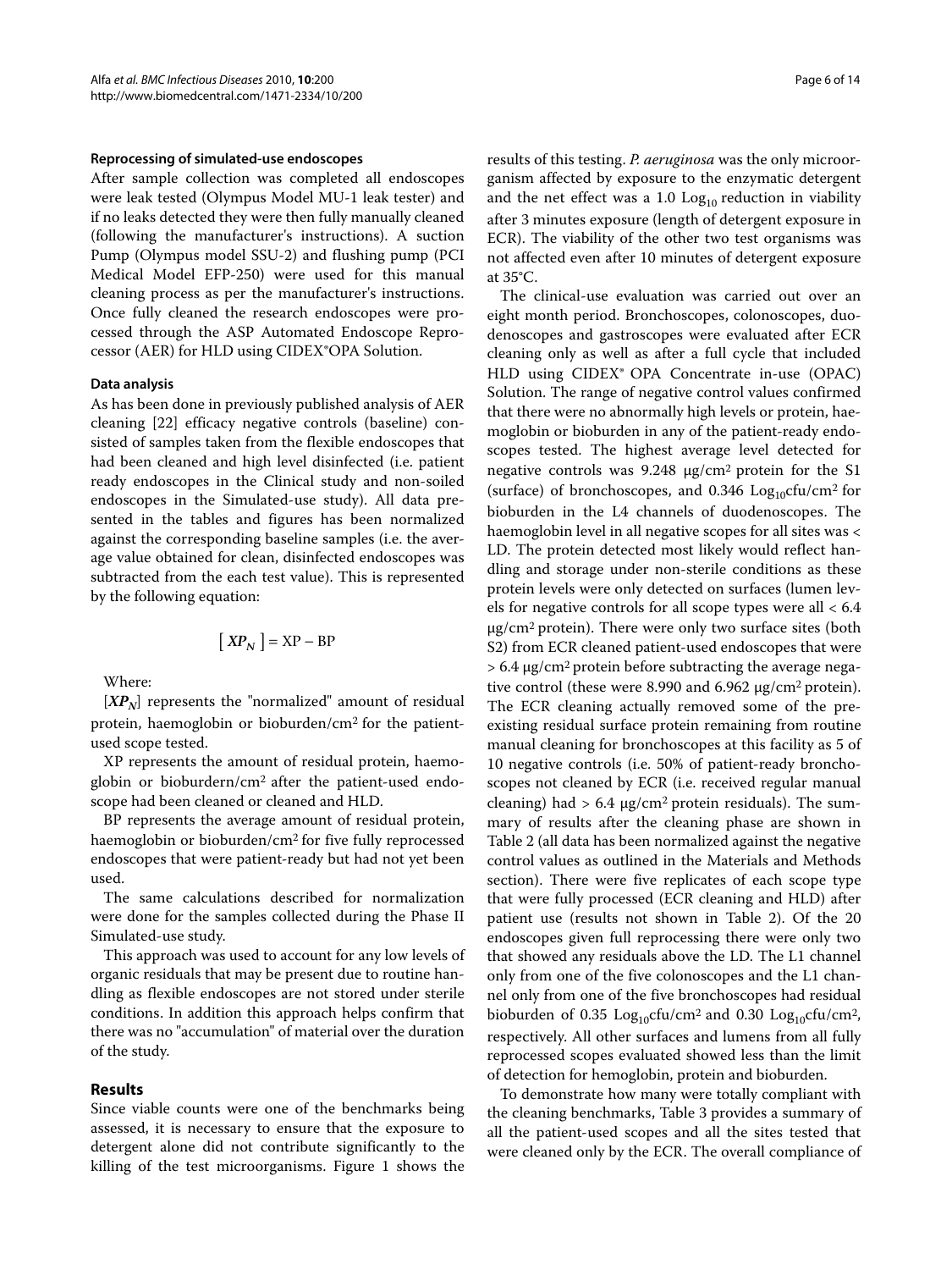

**Figure 1 Effect of CIDEZYME®-GI detergent on viability of** *E.faecalis, P.aeruginosa* **and** *C. albicans*. The organisms were suspended in the usedilution of the detergent of in tap water controls and at the timed intervals noted samples were taken to determine the level of viable bacteria.

the ECR cleaning with all benchmarks for surfaces and lumens was > 99%.

The range of negative control values confirmed that there were no abnormally high levels or protein, haemoglobin or bioburden in any of the simulated-use endoscopes tested. The highest average level detected for negative controls was 4.767 μg/cm2 protein for the S1 (surface) of duodenoscopes, and  $0.342$  Log<sub>10</sub>cfu/cm<sup>2</sup> for bioburden in the S1 sites of duodenoscopes. These data confirmed that despite the extensive soiling used for all channels in this Phase II study that there was no detectable "accumulation" of organic material or bioburden within the channels over the course of the study. Table 4 provides a summary of the simulated-use evaluation using bronchoscopes, colonoscopes and duodenoscopes (all values have been normalized against the negative controls as described in the Materials and Methods Section). Simulated-use testing provides reproducible inoculation of all channels as well as the surface sites to be tested. Unlike clinical-use testing it is possible to have positive controls and to determine the percentage reduction for protein residuals as well as the  $Log<sub>10</sub>$  Reduction Factor (RF) for bioburden. The overall protein reduction

achieved by the ECR cleaning was > 99% and the overall bioburden RF was > 4.

Figure 2 provides a summary of the removal of bioburden stratified by organism tested. Although the impact of the detergent may partly explain why *P. aeruginosa* was the most susceptible to removal, the data for the other two test organisms demonstrated that there was significant removal of microorganisms from both lumens and surfaces as neither *E. faecalis* or *C. albicans* were affected by the detergent yet they were effectively removed by the ECR cleaning (4 to 7  $Log<sub>10</sub>$  reduction in bioburden).

## **Discussion**

When the Endoscope Cleaner and Reprocessor (ECR) was cleared by the United States Food and Drug Adminstration (FDA) and first marketed, it was the first commercially available endoscope cleaner and reprocessor that had label claims regarding the efficacy of the automated cleaning cycle that allowed elimination of manual cleaning. Despite the desire for automated cleaning of patient-used flexible endoscopes, there was concern that there were no published clinical-use studies for the ECR. The American Society for Gastrointestinal Endoscopy (ASGE) and Society of Gastroenterology Nurses and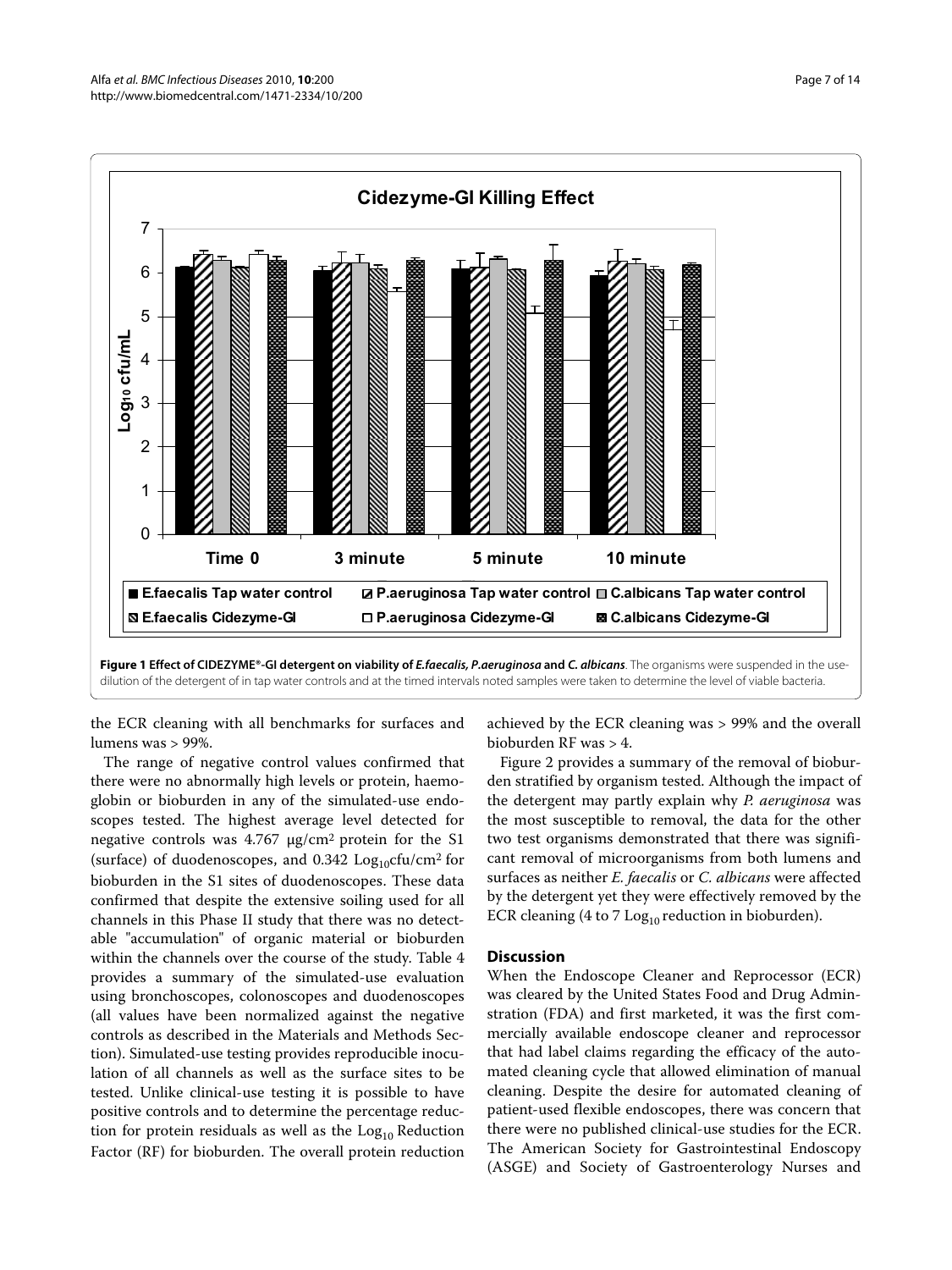## **Table 2: Summary Clinical Use Evaluation**

| <b>Scope Site:</b>             | Average of residuals remaining post-cleaning*Average (Standard Deviation) [Range] |                               |                                                 |  |  |
|--------------------------------|-----------------------------------------------------------------------------------|-------------------------------|-------------------------------------------------|--|--|
|                                | Protein µg/cm <sup>2</sup>                                                        | Hemoglobin µg/cm <sup>2</sup> | Bioburden Log <sub>10</sub> cfu/cm <sup>2</sup> |  |  |
| <b>Bronchoscopes: [N = 10]</b> |                                                                                   |                               |                                                 |  |  |
| <b>S1</b>                      | $<$ LD $\,$                                                                       | $<$ LD $\,$                   | $<$ LD $\,$                                     |  |  |
| ${\sf S2}$                     | 0.32(0.83)                                                                        | $<$ LD $\,$                   | 0.12(0.26)                                      |  |  |
|                                | $[0 - 2.62]$                                                                      |                               | $[0 - 0.67]$                                    |  |  |
| L1                             | $<$ LD $\,$                                                                       | $<$ LD $\,$                   | 0.03(0.09)                                      |  |  |
|                                |                                                                                   |                               | $[0 - 0.29]$                                    |  |  |
| Colonoscopes: [N = 15]         |                                                                                   |                               |                                                 |  |  |
| <b>S1</b>                      | 0.26(0.79)                                                                        | $<$ LD $\,$                   | 0.12(0.20)                                      |  |  |
|                                | $[0-2.94]$                                                                        |                               | $[0 - 0.67]$                                    |  |  |
| <b>S2</b>                      | 1.04(2.47)                                                                        | $<$ LD $\,$                   | 0.02(0.08)                                      |  |  |
|                                | $[0 - 9.41]$                                                                      |                               | $[0 - 0.33]$                                    |  |  |
| L1                             | 0.12(0.12)                                                                        | $<$ LD $\,$                   | 0.04(0.07)                                      |  |  |
|                                | $[0 - 0.32]$                                                                      |                               | $[0 - 0.25]$                                    |  |  |
| L2                             | $<$ LD $\,$                                                                       | $<$ LD $\,$                   | 0.0007(0.022)                                   |  |  |
|                                |                                                                                   |                               | $[0 - 0.008]$                                   |  |  |
| L3                             | $<$ LD $\,$                                                                       | $<$ LD $\,$                   | 0.007(0.023)                                    |  |  |
|                                |                                                                                   |                               | $[0 - 0.09]$                                    |  |  |
| Duodenoscopes: [N = 15]        |                                                                                   |                               |                                                 |  |  |
| <b>S1</b>                      | 0.03(0.11)                                                                        | $<$ LD $\,$                   | 0.37(0.94)                                      |  |  |
|                                | $[0 - 0.44]$                                                                      |                               | $[0-3.34]$                                      |  |  |
| ${\sf S2}$                     | 1.28 (3.80)                                                                       | $<$ LD $\,$                   | 0.14(0.53)                                      |  |  |
|                                | $[0-14]$                                                                          |                               | $[0-2.04]$                                      |  |  |
| L1                             | 0.21(0.67)                                                                        | $<$ LD $\,$                   | 0.26(0.97)                                      |  |  |
|                                | $[0-2.60]$                                                                        |                               | $[0-3.78]$                                      |  |  |
| L2                             | 0.043(0.09)                                                                       | $<$ LD $\,$                   | 0.11(0.41)                                      |  |  |
|                                | $[0 - 0.33]$                                                                      |                               | $[0-1.58]$                                      |  |  |
| L4                             | 0.06(0.11)                                                                        | $<$ LD $\,$                   | 0.81(1.35)                                      |  |  |
|                                | $[0 - 0.31]$                                                                      |                               | $[0 - 4.47]$                                    |  |  |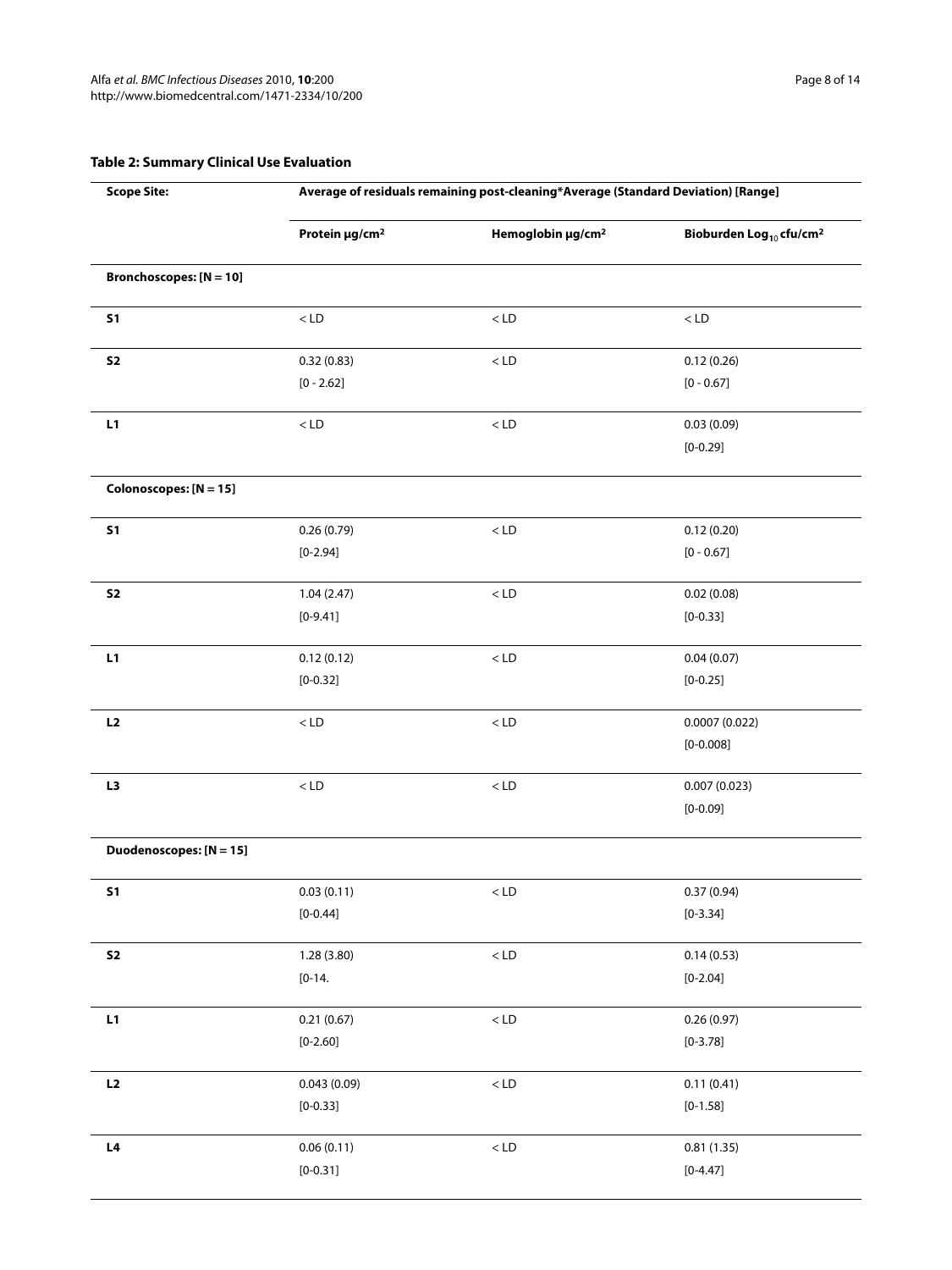| Gastroscopes: [N = 15] |              |             |              |
|------------------------|--------------|-------------|--------------|
| S <sub>1</sub>         | 1.14(1.77)   | $<$ LD $\,$ | 0.10(0.30)   |
|                        | $[0 - 6.44]$ |             | $[0-1.13]$   |
| <b>S2</b>              | 0.63(1.80)   | $<$ LD $\,$ | 0.03(0.06)   |
|                        | $[0 - 6.99]$ |             | $[0 - 0.15]$ |
| L1                     | 0.07(0.20)   | $<$ LD $\,$ | 0.04(0.06)   |
|                        | $[0 - 0.75]$ |             | $[0 - 0.24]$ |
| L2                     | 0.03(0.10)   | $<$ LD $\,$ | 0.11(0.35)   |
|                        | $[0 - 0.38]$ |             | $[0-1.22]$   |

#### **Table 2: Summary Clinical Use Evaluation (Continued)**

\* All values have been "normalized" against the baseline (negative) controls (i.e. the average for the negative controls was subtracted for all test values). The term "LD" indicates the sample concentration was below the limit of detection. The LD for the protein assay was 0.5 μg/mL, for the haemoglobin assay the LD was 5 μg/mL, and for bioburden assay the LD was 10 cfu/mL.

Associates (SGNA) [24] sent out an alert in 2007 to users regarding the ECR that stated: *"Members are cautioned about dispensing with manual washing and brushing steps before the capabilities of the new machine are confirmed in independent studies and in clinical practice. Lastly, all currently used machines in the United States are labelled specifically for use only after man-*

## *ual washing with mechanical brushing. Diligence in application of all steps of washing and disinfection remains paramount in the safe delivery of endoscopic services."*

There was major concern regarding whether the bedside flush combined with the cleaning in the ECR was sufficient to provide adequate cleaning. The SGNA alert

|                | Number of sites compliant with cleaning benchmark (All scope types combined)* |                       |                                             |  |
|----------------|-------------------------------------------------------------------------------|-----------------------|---------------------------------------------|--|
|                | Hemoglobin                                                                    | Protein               | <b>Bioburden</b>                            |  |
|                | $(< 1.8 \,\mu g/cm2)$                                                         | $(< 6.4 \,\mu g/cm2)$ | $(<$ 4 Log <sub>10</sub> /cm <sup>2</sup> ) |  |
| S <sub>1</sub> | 53/53 (100%)                                                                  | 52/53 (98%)           | 55/55 (100%)                                |  |
| <b>S2</b>      | 55/55 (100%)                                                                  | 52/55 (95%)           | 55/55 (100%)                                |  |
|                | All Surfaces, All benchmarks: 322/326 (98.8%)                                 |                       |                                             |  |
| L1             | 54/54 (100%)                                                                  | 54/54 (100%)          | 54/54 (100%)                                |  |
| L <sub>2</sub> | 45/45 (100%)                                                                  | 45/45 (100%)          | 45/45 (100%)                                |  |
| L <sub>3</sub> | 15/15 (100%)                                                                  | 15/15 (100%)          | 15/15 (100%)                                |  |
| L4             | 15/15 (100%)                                                                  | 15/15 (100%)          | 14/15 (93%)                                 |  |
|                | All Lumens, All benchmarks: 386/387 (99.7%)                                   |                       |                                             |  |

#### **Table 3: Summary of Patient-used endoscopes; compliance with cleaning benchmarks after ECR cleaning cycle**

\* Note: there were two S1 samples that were not collected from one colonoscope and from one duodenoscope and one L1 sample that were accidentally lost during processing and was not available for analysis so the demoninator value is 53 or 54 instead of 55.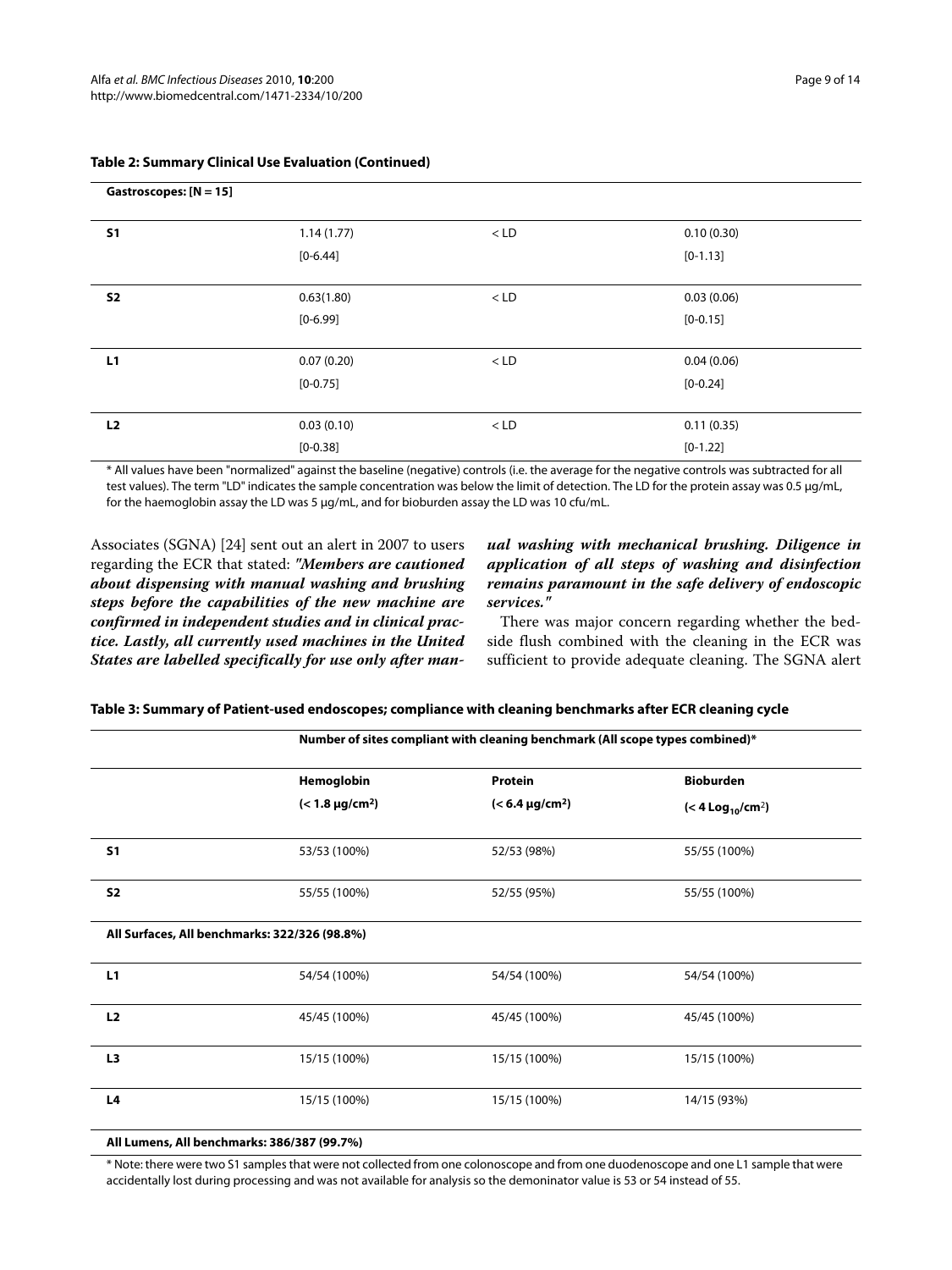## **Table 4: Summary Simulated-use evaluation**

| <b>Scope Site:</b><br>Protein µg/cm <sup>2</sup><br>Average (STD)<br>Pos control |             |                        | Bioburden Log <sub>10</sub> /cm <sup>2**</sup> |             |              |
|----------------------------------------------------------------------------------|-------------|------------------------|------------------------------------------------|-------------|--------------|
|                                                                                  |             |                        | <b>Average (STD)</b>                           |             |              |
|                                                                                  | Post-clean  | % Reduction            | Pos control                                    | Post-clean  | <b>RF***</b> |
| <b>Bronchoscopes:</b> $[N = 3]$                                                  |             |                        |                                                |             |              |
| 1229.6 (133.9)                                                                   | 4.8(1.5)    | 99.6%                  | 7.08(0.23)                                     | $<$ LD $\,$ | $\geq 7.08$  |
| 887.6 (388.6)                                                                    | 2.5(2.2)    | 99.7%                  | 7.01(0.21)                                     | $<$ LD $\,$ | $\geq 7.01$  |
| 517.6 (221.3)                                                                    | 1.4(1.7)    | 99.7%                  | 6.71(0.45)                                     | 1.19(1.10)  | 5.52         |
| Colonoscopes: $[N = 3]$                                                          |             |                        |                                                |             |              |
| 1663.6 (246.2)                                                                   | 1.13(2.4)   | 99.9%                  | 6.35(0.37)                                     | $<$ LD      | $\ge 6.35$   |
| 1677.9 (178.3)                                                                   | 2.01(0.92)  | 99.9%                  | 6.99(0.25)                                     | 0.31(0.25)  | 6.69         |
| 437.4 (118.4)                                                                    | 0.23(0.14)  | 99.9%                  | 6.54(0.21)                                     | 0.61(0.69)  | 5.93         |
| 458.2 (111.1)                                                                    | 0.17(0.11)  | 99.9%                  | 6.46(0.31)                                     | 1.56(1.14)  | 4.90         |
| Duodenoscopes: $[N = 3]$                                                         |             |                        |                                                |             |              |
| 1703.3 (231.8)                                                                   | $<$ LD $\,$ | $\geq 99.99\%$         | 5.95 (0.45)                                    | 0.05(0.08)  | 5.90         |
| 1287.9 (115.5)                                                                   | $<$ LD $\,$ | $\geq 99.99\%$         | 6.52(0.19)                                     | 0.01(0.02)  | 6.51         |
| 378.0 (89.6)                                                                     | 0.02(0.10)  | $>99.99\%$             | 6.44(0.19)                                     | 0.09(0.16)  | 6.35         |
| 368.9 (71.5)                                                                     | 0.02(0.04)  | $>99.99\%$             | 6.59(0.07)                                     | 1.05(1.24)  | 5.54         |
| 136.1 (17.6)                                                                     | $<$ LD      | $\geq 99.99\%$         | 5.88(0.65)                                     | 1.87(0.65)  | 4.01         |
|                                                                                  |             | Average of residuals:* |                                                |             |              |

\* Note: The residuals for protein and bioburden for all sites tested met the benchmark for cleaning of < 6.4 ug/cm<sup>2</sup> protein and < 4 Log<sub>10</sub> cfu/ cm2 bioburden. Each value represents the average of triplicate tests. All values have been "normalized" against the baseline (negative) controls (i.e. the average for the negative controls was subtracted for all test values). The term "LD" indicates that the sample concentration was below the limit of detection. The LD for the protein assay was 0.5 μg/mL and for the bioburden assay the LD was 10 cfu/mL. \*\*Average of all three microorganisms together

\*\*\* RF; Log<sub>10</sub> Reduction factor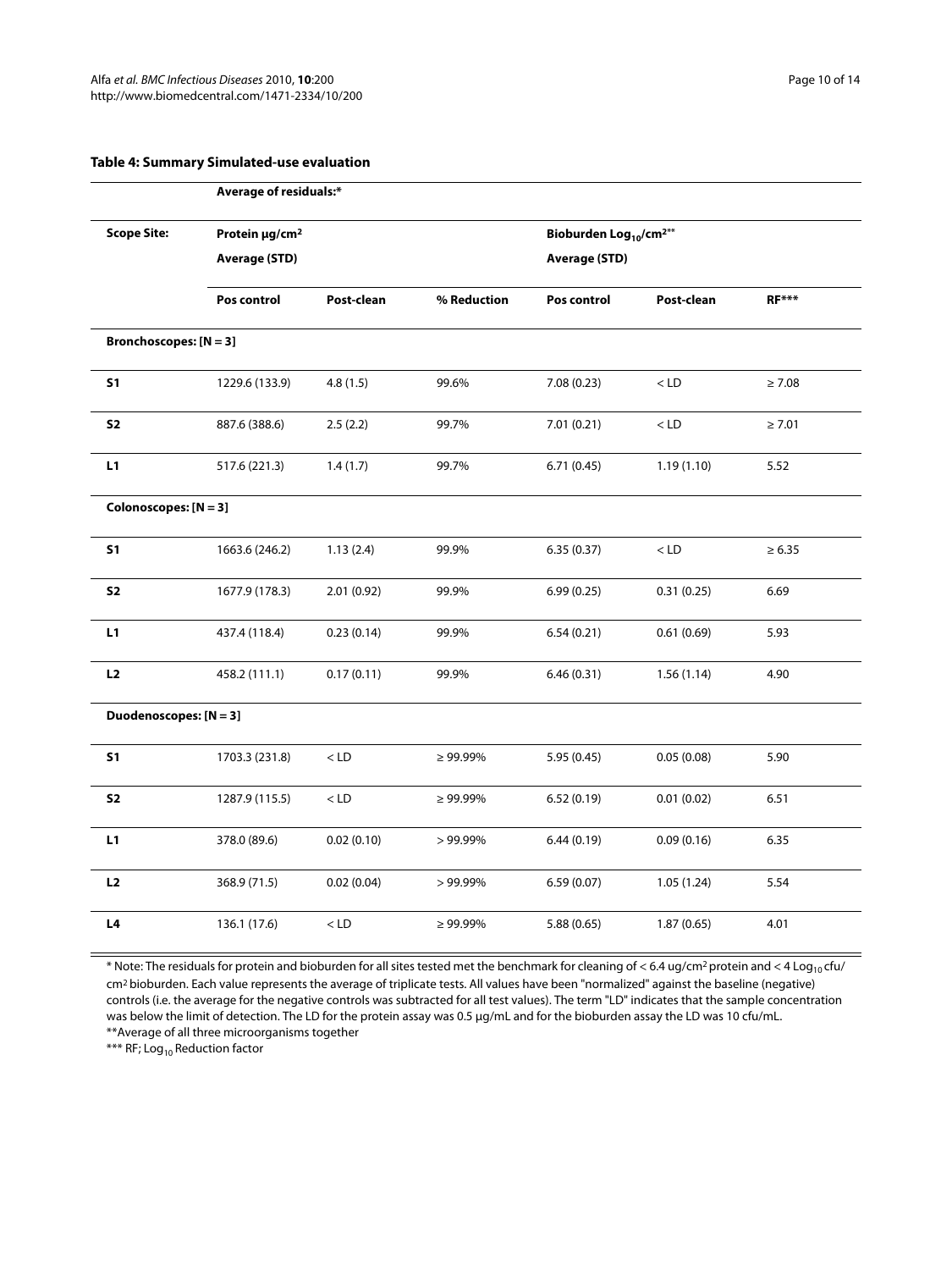

**Figure 2** A summary of the simulated-use testing to assess the reduction in *E. faecalis, P. aeruginosa* and *C. albicans* after ECR cleaning. All results represent the average and standard deviation for three replicate experiments. S1 and S2 represent samples from 1 cm<sup>2</sup> surface sites on the insertion tube and control head, respectively. L1, L2, L4 represent samples taken from the suction-biopsy, air-water and elevator guidewire channels, respectively. [Note; there were no Auxiliary water channels (L3) on the endoscopes used for simulated-use testing.]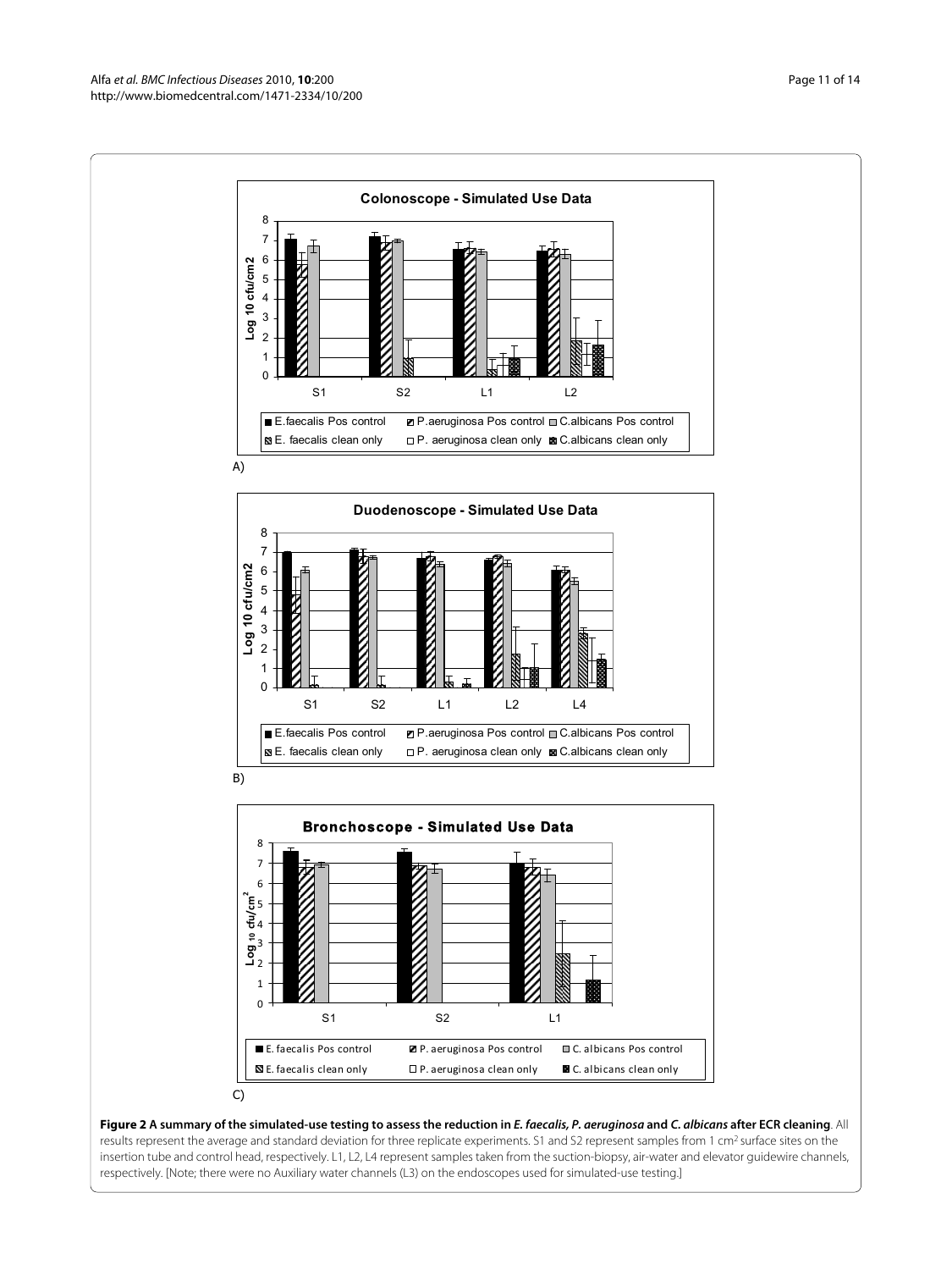recommended that sites continue performing manual cleaning until clinical-use data was published. Indeed this concern was reiterated in 2009 by SGNA [23] where they stated: *"It is necessary to follow all steps for the manual cleaning of the endoscope prior to using an automated reprocessor. No independent confirmatory data are currently available to show that automated reprocessors are able to provide cleaning of endoscopes that is comparable to that of manual washing and brushing."*

The results of our study are the first published data to address this issue. Our clinical use study and simulateduse study clearly demonstrated that the cleaning process used by the ECR provided excellent removal of both organic material (protein and hemoglobin) and bioburden from all flexible endoscopes evaluated. The clinical study by Alfa et al [27] indicated that after complete manual cleaning (before HLD) the range of residual material in the suction/biopsy channels of Olympus bronchoscopes, duodenoscopes and colonoscopes was 0 μg/cm2 to 4.40 μg/cm2 for hemoglobin, 3.51 to 8.55 μg/cm2 for protein and 2.17 to 4.05  $Log_{10}/cm^2$  for bioburden. Although the endoscope reprocessing staff in the clinic at the time the 1999 study [27] was conducted were following the Olympus flexible endoscope manufacturer's cleaning instructions they were likely not adhering to it completely as the average time required in the endoscopy clinic for cleaning flexible endoscopes ranged from 5 minutes to 6.5 minutes [27] whereas research personnel who timed all stages took between 14 minutes to 25 minutes to clean the same scope types. At the time of the 1999 [27] study, the endoscopy clinic cleaning protocol was totally manual with no flushing pumps being used.

For simulated-use testing the residuals reported by Alfa et al [22] for optimal manual cleaning by research personnel were lower (maximum residual protein was 4.46 μg/ cm<sup>2</sup>) compared to the residuals (up to 8.55  $\mu$ g/cm<sup>2</sup>) left after routine manual cleaning of patient-used flexible endoscopes in a busy endoscopy clinic [27]. The data from the current study demonstrated that for patientused flexible endoscopes the residuals for protein, hemoglobin and bioburden in the suction channel (L1) after the ECR cleaning are substantially better (99.7% met all benchmarks) compared to optimal manual cleaning. Indeed it is clear from the data on manual cleaning of patient-used flexible endoscopes presented by Alfa et al [27] that after routine manual cleaning in an endoscopy clinic there are scopes that may have  $> 6.4 \mu$ g/cm<sup>2</sup> of protein, > 1.8 μg/cm<sup>2</sup> of hemoglobin and > 4 Log<sub>10</sub> cfu/cm<sup>2</sup> bioburden remaining.

The volume of fluid to be flushed through channels that is required by endoscope manufacturers for the detergent and rinse stages of manual cleaning is large. Olympus recommends 90 mLs per suction-biopsy channel for colono-

scopes and according to Puszko [12] 150 mLs per channel is recommended by the Australian endoscope reprocessing guidelines. For manual cleaning this requires staff to use syringes filled with fluid and repeated manual flushing that often leads to repetitive strain injuries [12]. The use of stand alone pumps to facilitate the flushing of cleaning and rinsing fluid has become widely accepted in centres that can afford these pumps [12]. The use of endoscope reprocessors with validated cleaning cycles would greatly reduce the strain on staff and would standardize the fluid volume being flushed.

Despite the overall low rates of infection associated with flexible endoscopy procedures, flexible endoscopes are still the most common cause of healthcare device associated outbreaks [29]. Bisset et al [4] have showed that the incidence of residual microbial contamination for patient ready gastroscopes and duodenoscopes was 1.9% and 1.8% respectively. Furthermore, they indicated that the incidence of bioburden contamination increased with the number of times the endoscope was used. This suggests that biofilm may form over repeated uses and this may be related to the wide variation in the manual cleaning performed [6,4]. The recent study by Alfa and Howie [30] modelling build-up biofilm as well as the one by Vickery et al [31] using endoscope tubing both confirm that repeated rounds of exposure to organic material, cleaning and HLD (complete reprocessing) result in an accumulation of material within the channel. The rate of accumulation is modulated by organic load [30] and type of detergent used [17]. The review by Moses and Lee [6] reveal that only 70% of centers surveyed flushed detergent through channels and used brushes for the channels and valves (30% omitted manual cleaning and relied on the AER to perform cleaning even though there were no AERs at that time with FDA clearance for cleaning cycles). Marion et al [32] suggest that periodic use of biofilm detaching agent may be needed to reduce the risk of biofilm accumulation in scope channels. These studies all suggest that in healthcare there is widespread difficulty in achieving the endoscope manufacturers recommended manual cleaning and that great variability exists in the manual cleaning currently being performed.

The value of AERs with validated cleaning combined with efficient HLD and final rinsing cannot be overemphasized. However, not all AER cleaning cycles are equivalent as many of the "cleaning" cycles in commercially available AERs do not have FDA cleared cleaning claims and therefore still require manual cleaning prior to processing in the AER. As indicated by Alfa and Howie [30] when an aldehyde is used for HLD (as is the case for ECR) it becomes critical that the cleaning needs to be thorough and reproducible to reduce the risk of microbial survival in accumulated organic material. Our data suggest that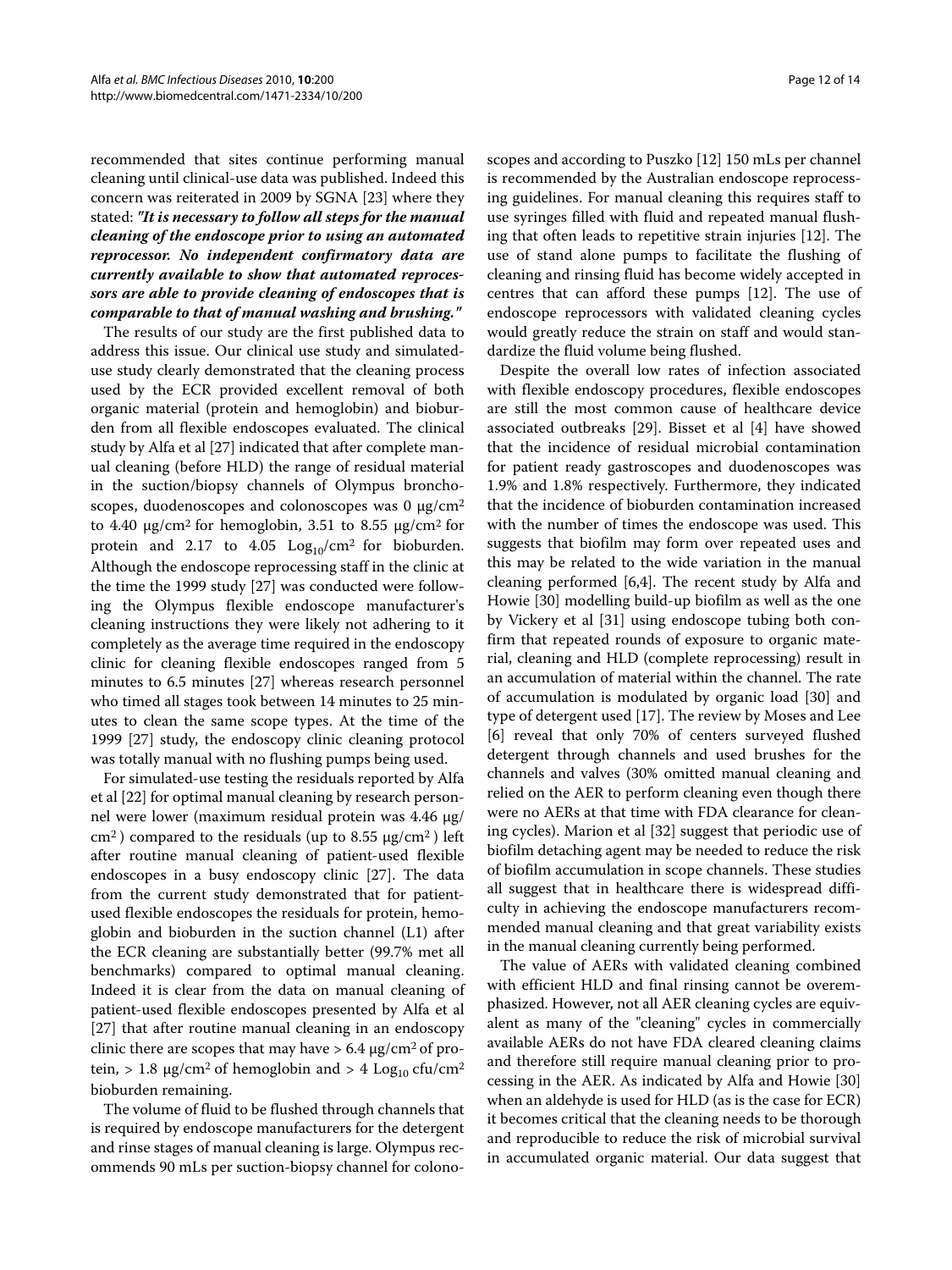because of the efficacy of the ECR cleaning cycle and the fact that the cycle cannot be "shortened" by the user, the potential for build-up biofilm would likely be reduced compared to manual cleaning where short-cuts in cleaning are common.

The cleaning efficiencies achieved by the AdaptaScope and LS 2000 AERs tested by Kircheis and Martiny [33] using endoscope channel tubing indicated that efficient microbial removal was only achieved when direct channel connection was used. The two "pressure chamber" models of AERs evaluated could not achieve flow through of the inoculated tubing therefore there was no bioburden reduction. The ECR evaluated in the current study uses direct channel connection and the data from our simulated-use study demonstrated that the RF achieved by the cleaning cycle alone was > 6 for all surface sites and > 4.5 for all air/water, suction/biopsy and auxillary water channels for all types of flexible endoscopes. This further extends Kircheis and Martiny's [33] work on tubing segments to demonstrate how efficient cleaning can be achieved in the various channels and surface of flexible endoscopes. The ECR was also able to achieve an enterococcus RF of > 4 for the elevator guidewire channel which presents unique challenges to cleaning which were not addressed in Kircheis and Martiny's [33] study. Indeed this RF of 4.01 achieved by the ECR cleaning cycle is superior to a previous report [22] for the Reliance AER (RF of 2.10) cleaning as well as for complete manual cleaning (RF of 3.22). The cleaning efficacy achieved using an AER with "boot pressure chamber" technology versus "direct channel connection" technology will depend entirely on the manufacturer's specifications for that particular machine. Both technologies have advantages and disadvantages. Direct channel connection allows for monitoring of individual channel flow (although not all AERs with channel connections provide this option) whereas this is not currently available for "boot pressure chambers". Boot pressure chamber overcomes possible user errors with channel connection mixups that may occur with traditional AERs that use direct channel connections. Users need to determine which AER process best suites their needs and should thoroughly assess the validation data provided for any AER they are considering.

It should be noted that it is difficult to assess the effects of lumen anomalies such as scratches or biofilm buildup on the efficacy of either manual or ECR cleaning. However, the in-use study using patient-used endoscopes does provide valuable data on cleaning efficacy for devices known to have been exposed to normal wear and tear within the clinical setting.

Although only Olympus flexible endoscopes were included in the current study, the data from this study

provides "proof of concept" that the cleaning technology of the ECR is adequate. In the study by Alfa et al [22] where Olympus, Pentax and Fujinon endoscopes were evaluated [22] the AER cleaning cycle showed similar cleaning efficiencies regardless of which manufacturer's endoscopes were tested. In addition, as the ECR manufacturer completes validation of different scope types and models they will be added to their list of validated endoscopes that can be processed through the ECR.

#### **Conclusions**

In summary the data presented for the simulated-use testing and clinical use testing clearly demonstrate that the cleaning cycle does provide reliable organic and bioburden removal from 98.8% of surfaces and 99.7% of lumens for the bronchoscopes, duodenoscopes, gastroscopes and colonoscopes that were tested. The ECR cleaning for endoscope surfaces and channels is superior to optimal manual cleaning providing all the ECR manufacturer's specific instructions are followed (including the type of enzymatic detergent used in the ECR). Although only Olympus flexible endoscopes were evaluated in this study it does provide stringent proof of concept for the cleaning phase of the ECR complete reprocessing cycle (cleaning and HLD). This cleaning efficiency for patientused endoscopes is only validated for elective procedures (not emergency endoscopies) and only if the bedside precleaning is done and the transit time is less than an hour prior to placing the endoscope into the ECR.

#### **Competing interests**

The ECR and all funds for this study were provided by Advanced Sterilization Products, a Division of Ethicon, a Johnson and Johnson company. MJA has undertaken contract research projects (unrelated to the current publication) for a variety of companies including; 3M, bioMerieux, Olympus, Case Medical, Intelligent Hospital Systems, Johnson & Jonson, Novaflux, STERIS and Virox. No monies from the current or past research contracts have gone to MJA, they were administered through the St. Boniface Research Centre and were used for research related expenses only. MJA has been a sponsored conference speaker and she has acted as a paid consultant for preparation of a one time literature review for STERIS in 2003 and for providing a one time educational microbiology workshop for 3M staff in 2006.

PD, NO and IF have not acted as consultants and have no financial or other link with any company.

#### **Authors' contributions**

All authors have read and approved the final manuscript. MJA was responsible for the conception of the research project and provided direction for the experimental testing. Writing of the protocols, performing sample collection, all testing and data entry were performed by PD, NO and IF. MJA was responsible for data analysis and manuscript preparation with input from PD, NO and IF. No company played any role in the gathering or preparation of data. Advanced Sterilization Products provided input on the study design and editing of the manuscript.

#### **Acknowledgements**

The staff (in particular Brice Morin) in the endoscopy clinic and the OR reprocessing area at the St. Boniface General Hospital are acknowledged for their role in accommodating the clinical use testing.